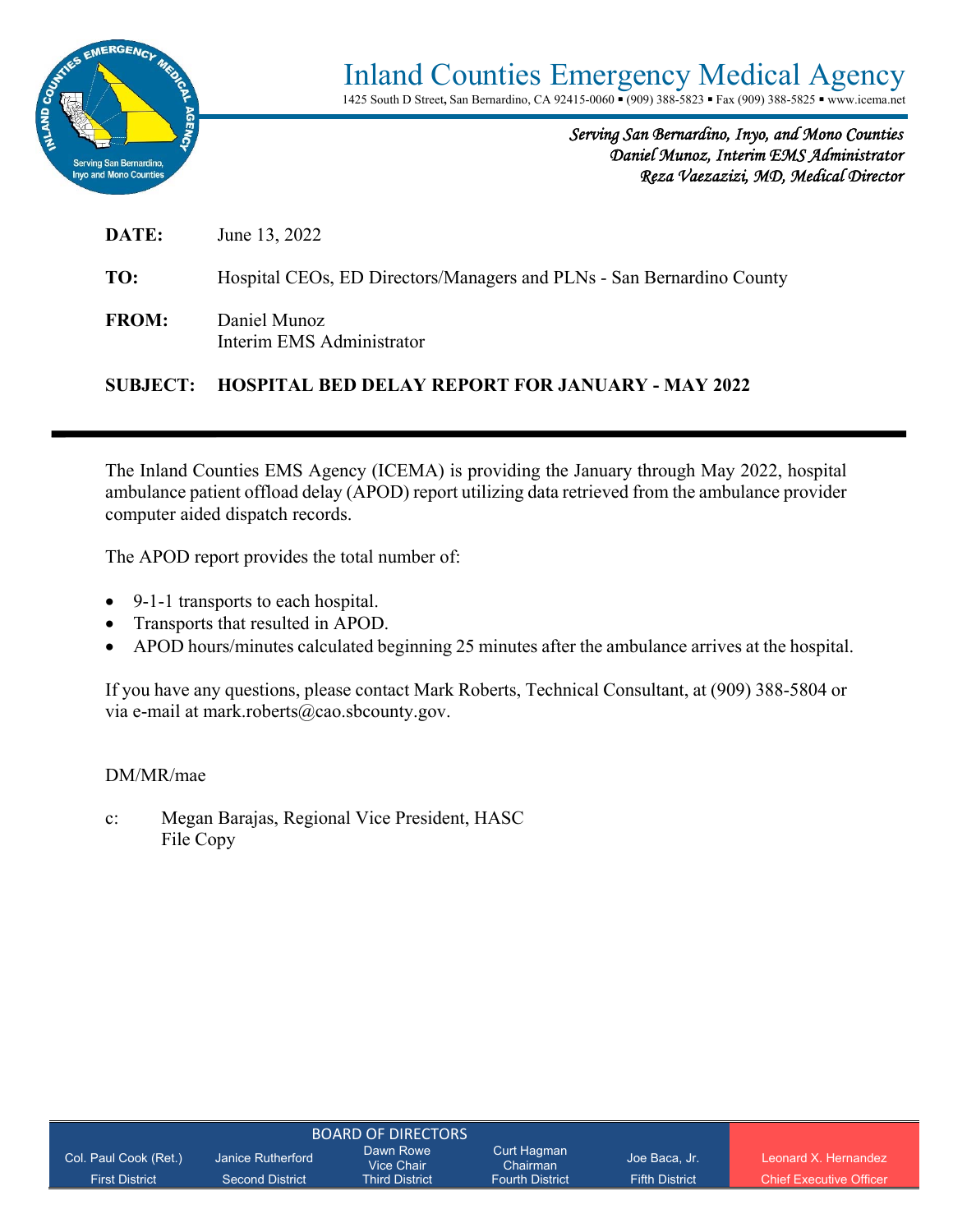# Inland Counties Emergency Medical Agency



## Bed Delay Report

January 2022 ─ May 2022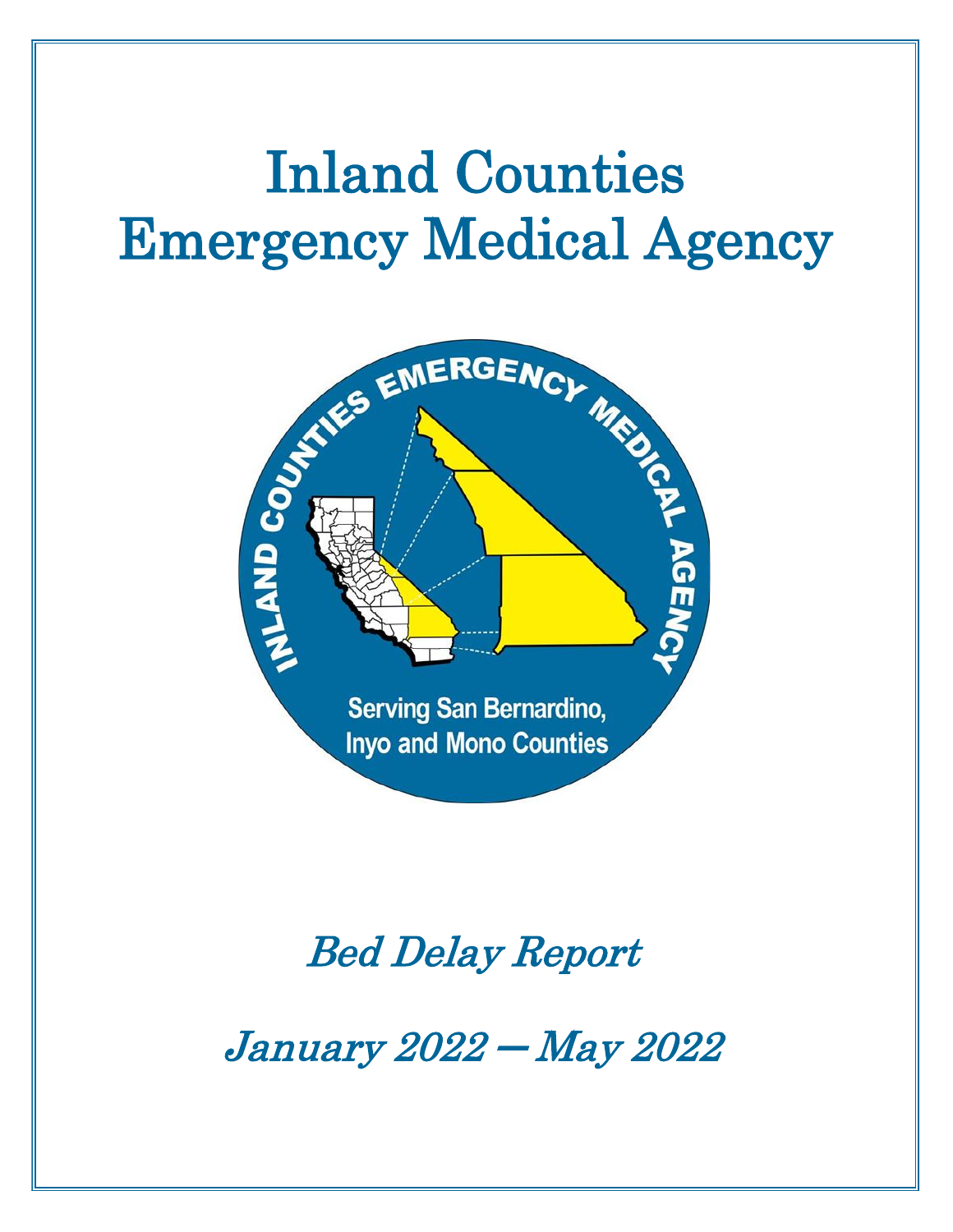#### **Report Detail**

This report collects and summarizes the "Bed Delay" for a selected group of hospitals. "Bed Delay" is the time between when the transfer of care takes place and the signature lock time is completed. The first 25 minutes are excluded from consideration. The only type of transports that are considered are 911 calls where the patient is treated and transported via ambulance. Please note that only ICEMA providers are included in this analysis.

| <b>Abbreviated Name</b> | <b>Full Name</b>                          |
|-------------------------|-------------------------------------------|
| <b>ARMC</b>             | Arrowhead Regional Medical Center         |
| <b>BCH</b>              | <b>Barstow Community Hospital</b>         |
| <b>BVCH</b>             | <b>Bear Valley Community Hospital</b>     |
| <b>CHSB</b>             | Community Hospital San Bernardino         |
| <b>CRMC</b>             | <b>Colorado River Medical Center</b>      |
| <b>CVMC</b>             | Chino Valley Medical Center               |
| <b>DVMC</b>             | Desert Valley Hospital Center             |
| <b>HDMC</b>             | <b>Hi-Desert Medical Center</b>           |
| <b>KHF</b>              | Kaiser Hospital Medical Center - Fontana  |
| <b>KHO</b>              | Kaiser Hospital Medical Center - Ontario  |
| <b>LLUCH</b>            | Loma Linda University Children's Hospital |
| <b>LLUMC</b>            | Loma Linda University Medical Center      |
| <b>MCH</b>              | <b>Mountains Community Hospital</b>       |
| <b>MHMC</b>             | Montclair Hospital Medical Center         |
| <b>RDCH</b>             | <b>Redlands Community Hospital</b>        |
| <b>SARH</b>             | San Antonio Regional Hospital             |
| <b>STBMC</b>            | St. Bernardine Medical Center             |
| <b>STMMC</b>            | St. Mary Medical Center                   |
| <b>VALL</b>             | JLP VA Loma Linda                         |
| <b>VVGMC</b>            | Victor Valley Global Medical Center       |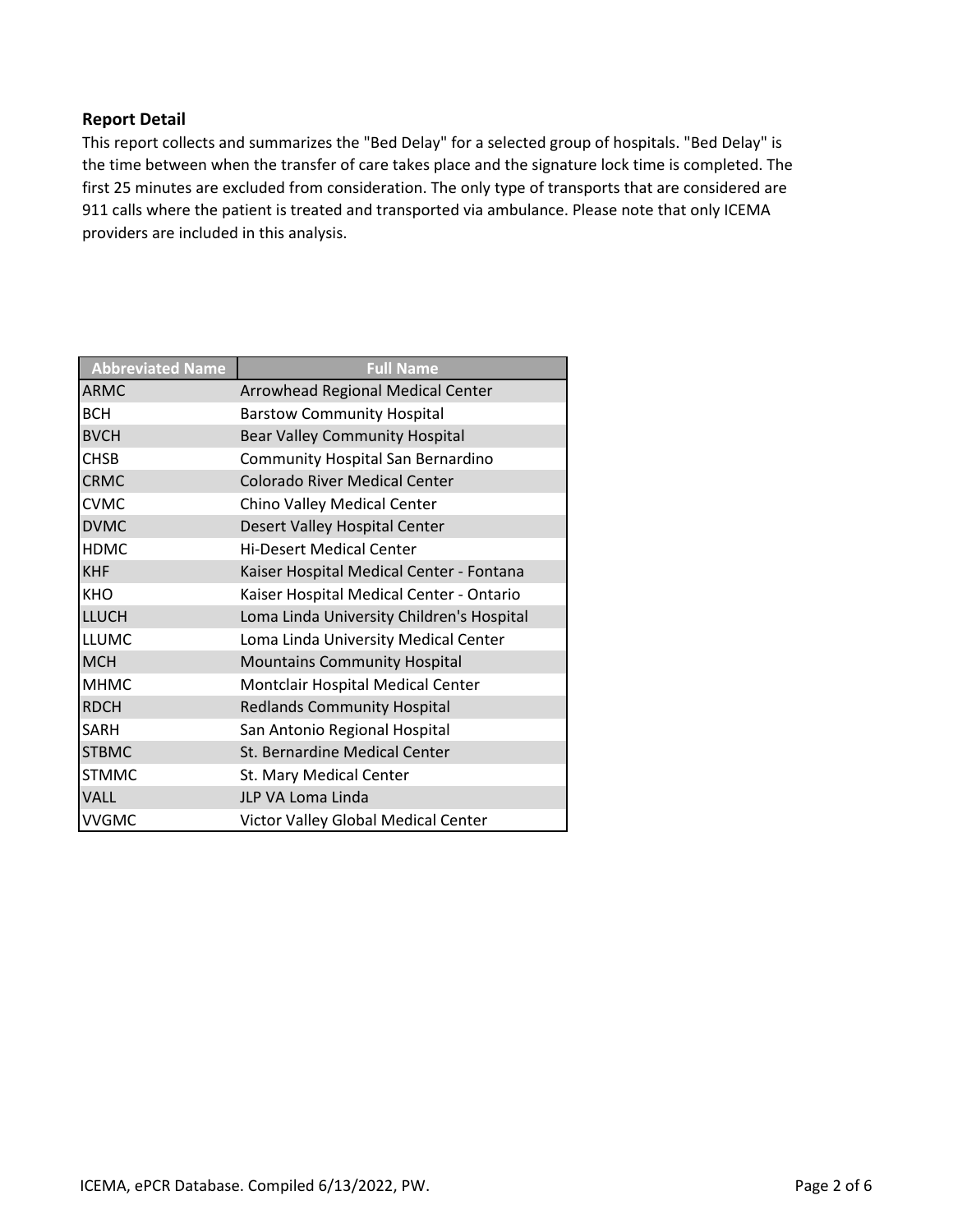

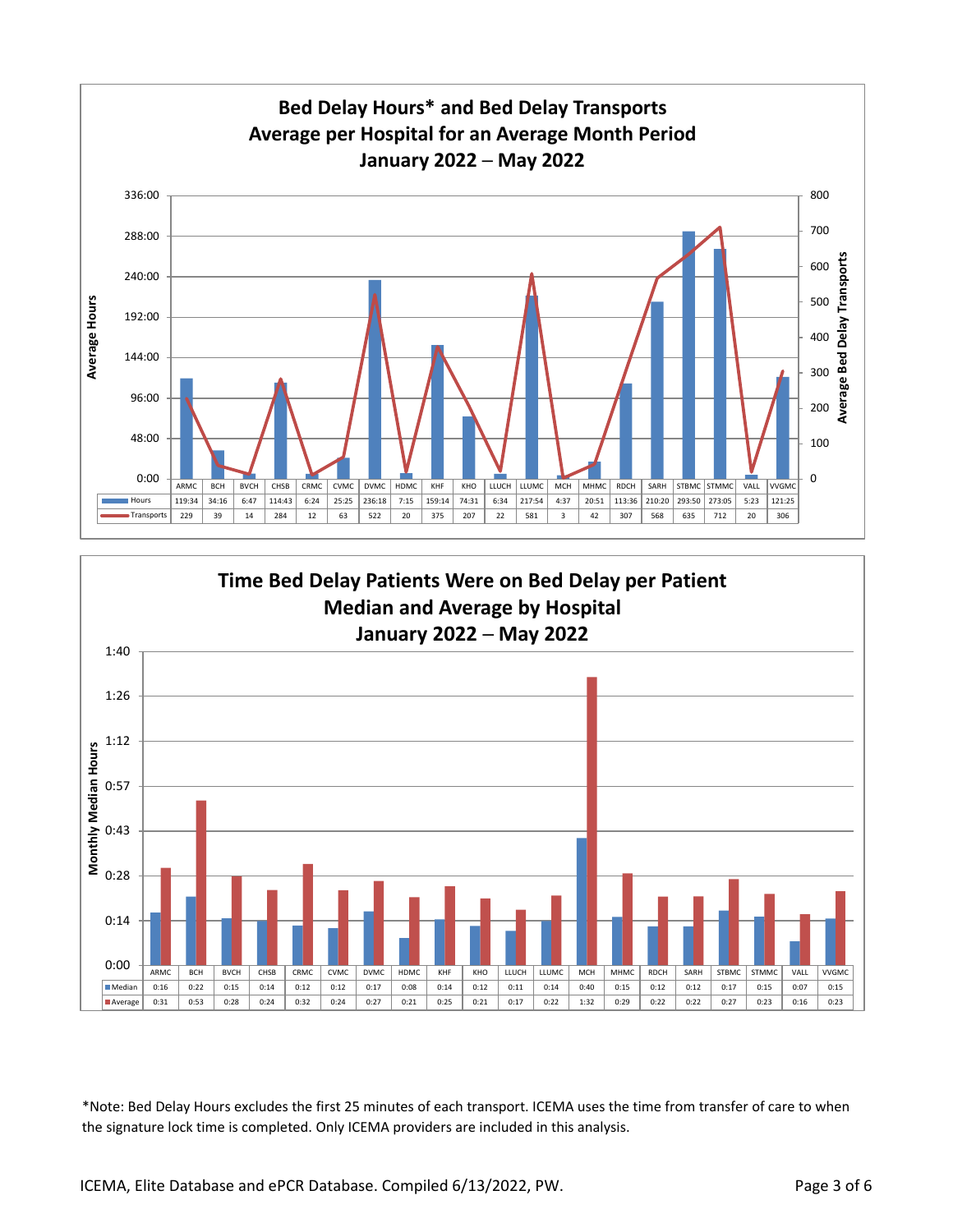|                 | <b>Total Bed</b> | <b>Bed Delay</b>  | <b>Total</b>      | <b>Bed Delay</b> | <b>Average Bed Delay</b> | <b>Median Bed Delay</b> |
|-----------------|------------------|-------------------|-------------------|------------------|--------------------------|-------------------------|
| <b>Hospital</b> | Delay Hours*     | <b>Transports</b> | <b>Transports</b> | Percentage       | by Patient               | by Patient              |
| <b>ARMC</b>     | 597:51           | 1,143             | 4,479             | 25.5%            | 0:31                     | 0:16                    |
| <b>BCH</b>      | 171:20           | 194               | 1,928             | 10.1%            | 0:53                     | 0:22                    |
| <b>BVCH</b>     | 33:56            | 71                | 869               | 8.2%             | 0:28                     | 0:15                    |
| <b>CHSB</b>     | 573:35           | 1,419             | 2,712             | 52.3%            | 0:24                     | 0:14                    |
| <b>CRMC</b>     | 32:04            | 59                | 314               | 18.8%            | 0:32                     | 0:12                    |
| <b>CVMC</b>     | 127:05           | 315               | 1,371             | 23.0%            | 0:24                     | 0:12                    |
| <b>DVMC</b>     | 1181:33          | 2,608             | 4,365             | 59.7%            | 0:27                     | 0:17                    |
| <b>HDMC</b>     | 36:17            | 99                | 2,149             | 4.6%             | 0:21                     | 0:08                    |
| <b>KHF</b>      | 796:14           | 1,873             | 5,724             | 32.7%            | 0:25                     | 0:14                    |
| <b>KHO</b>      | 372:36           | 1,035             | 3,212             | 32.2%            | 0:21                     | 0:12                    |
| <b>LLUCH</b>    | 32:54            | 110               | 442               | 24.9%            | 0:17                     | 0:11                    |
| <b>LLUMC</b>    | 1089:34          | 2,904             | 5,737             | 50.6%            | 0:22                     | 0:14                    |
| <b>MCH</b>      | 23:09            | 15                | 385               | 3.9%             | 1:32                     | 0:40                    |
| <b>MHMC</b>     | 104:19           | 211               | 948               | 22.3%            | 0:29                     | 0:15                    |
| <b>RDCH</b>     | 568:01           | 1,536             | 3,820             | 40.2%            | 0:22                     | 0:12                    |
| <b>SARH</b>     | 1051:41          | 2,838             | 7,000             | 40.5%            | 0:22                     | 0:12                    |
| <b>STBMC</b>    | 1469:14          | 3,176             | 5,254             | 60.4%            | 0:27                     | 0:17                    |
| <b>STMMC</b>    | 1365:29          | 3,559             | 5,316             | 66.9%            | 0:23                     | 0:15                    |
| <b>VALL</b>     | 26:58            | 98                | 451               | 21.7%            | 0:16                     | 0:07                    |
| <b>VVGMC</b>    | 607:05           | 1,530             | 3,214             | 47.6%            | 0:23                     | 0:15                    |
| <b>Total</b>    | 10261:04         | 24,793            | 59,690            | 41.5%            | 0:24                     | 0:14                    |

### **Total Bed Delay Hours\* and Bed Delay Transports by Hospital January 2022 ─ May 2022**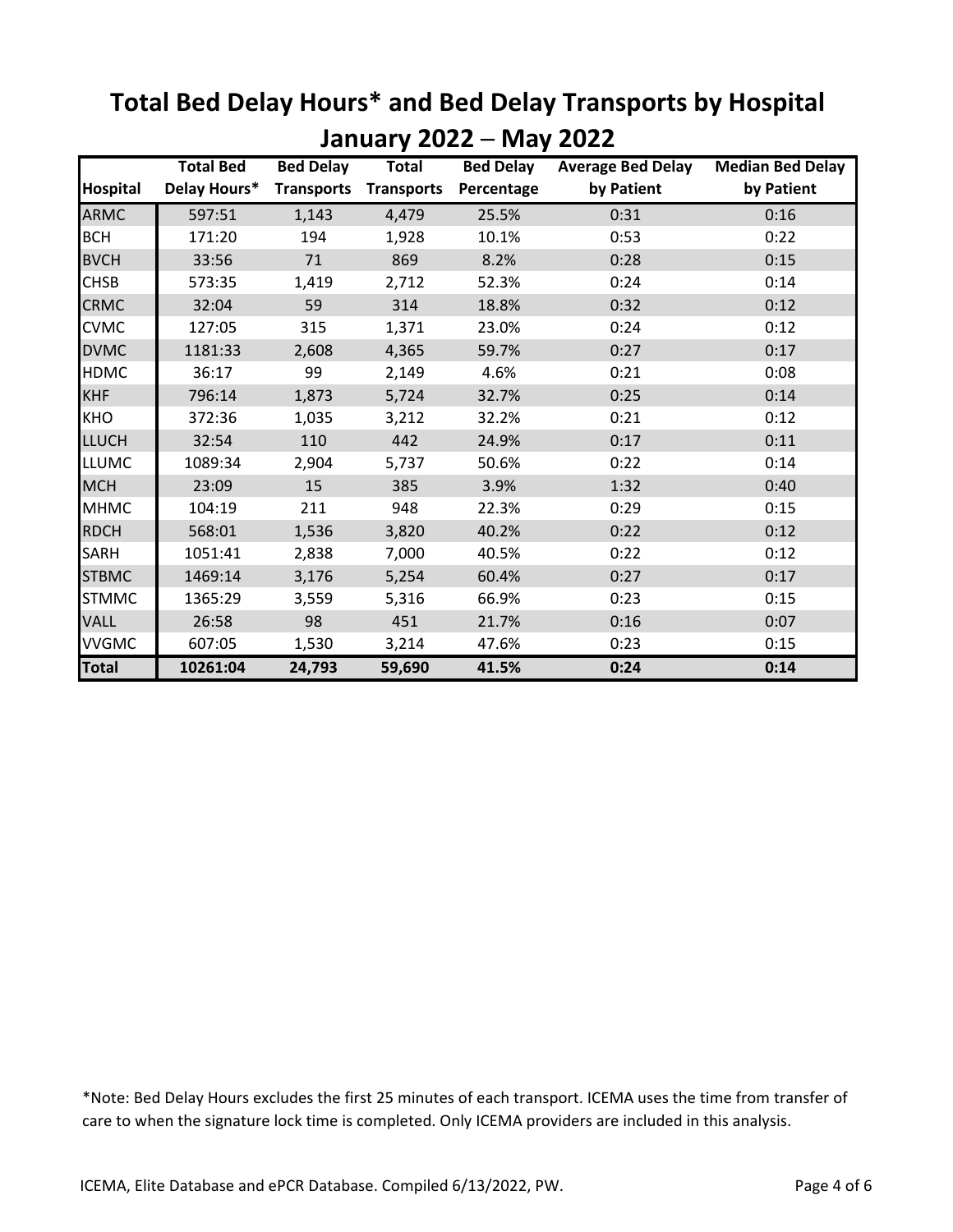#### **Total Monthly Bed Delay Hours\* by Hospital January 2022 ─ May 2022**

|                 |         |        |        |                                 |        |     |     |     |     |     |     |            |          | <b>Average Bed</b> |
|-----------------|---------|--------|--------|---------------------------------|--------|-----|-----|-----|-----|-----|-----|------------|----------|--------------------|
|                 |         |        |        |                                 |        |     |     |     |     |     |     |            |          | Delay by           |
| <b>Hospital</b> | Jan     | Feb    | Mar    | Apr                             | May    | Jun | Jul | Aug | Sep | Oct | Nov | <b>Dec</b> | Total    | Month              |
| <b>ARMC</b>     | 272:19  | 124:06 | 85:54  | 62:39                           | 52:52  |     |     |     |     |     |     |            | 597:51   | 119:34             |
| <b>BCH</b>      | 15:50   | 25:02  | 32:15  | 53:22                           | 44:48  |     |     |     |     |     |     |            | 171:20   | 34:16              |
| <b>BVCH</b>     | 15:58   | 10:51  | 4:33   | 2:00                            | 0:32   |     |     |     |     |     |     |            | 33:56    | 6:47               |
| <b>CHSB</b>     | 259:02  | 65:17  | 73:48  | 101:31                          | 73:55  |     |     |     |     |     |     |            | 573:35   | 114:43             |
| <b>CRMC</b>     | 4:47    | 4:38   | 6:34   | 6:32                            | 9:30   |     |     |     |     |     |     |            | 32:04    | 6:24               |
| <b>CVMC</b>     | 85:50   | 5:47   | 13:36  | 8:14                            | 13:36  |     |     |     |     |     |     |            | 127:05   | 25:25              |
| <b>DVMC</b>     | 415:35  | 178:25 | 191:52 | 166:38                          | 229:01 |     |     |     |     |     |     |            | 1181:33  | 236:18             |
| <b>HDMC</b>     | 17:51   | 4:46   | 2:35   | 3:48                            | 7:15   |     |     |     |     |     |     |            | 36:17    | 7:15               |
| <b>KHF</b>      | 333:44  | 101:13 | 88:43  | 112:23                          | 160:09 |     |     |     |     |     |     |            | 796:14   | 159:14             |
| KHO             | 151:40  | 31:18  | 53:51  | 46:23                           | 89:22  |     |     |     |     |     |     |            | 372:36   | 74:31              |
| <b>LLUCH</b>    | 5:20    | 1:46   | 5:18   | 9:29                            | 10:58  |     |     |     |     |     |     |            | 32:54    | 6:34               |
| <b>LLUMC</b>    | 400:42  | 235:43 | 146:57 | 149:22                          | 156:49 |     |     |     |     |     |     |            | 1089:34  | 217:54             |
| <b>MCH</b>      | 2:14    | 6:43   | 3:33   |                                 | 10:38  |     |     |     |     |     |     |            | 23:09    | 4:37               |
| <b>MHMC</b>     | 80:04   | 9:14   | 8:06   | 1:47                            | 5:06   |     |     |     |     |     |     |            | 104:19   | 20:51              |
| <b>RDCH</b>     | 284:56  | 80:45  | 71:55  | 52:26                           | 77:57  |     |     |     |     |     |     |            | 568:01   | 113:36             |
| SARH            | 430:05  | 181:51 | 247:15 | 81:36                           | 110:52 |     |     |     |     |     |     |            | 1051:41  | 210:20             |
| <b>STBMC</b>    | 467:03  | 209:57 | 243:12 | 292:52                          | 256:08 |     |     |     |     |     |     |            | 1469:14  | 293:50             |
| <b>STMMC</b>    | 417:35  | 220:19 | 207:47 | 222:20                          | 297:25 |     |     |     |     |     |     |            | 1365:29  | 273:05             |
| <b>VALL</b>     | 8:54    | 1:15   | 2:50   | 8:31                            | 5:26   |     |     |     |     |     |     |            | 26:58    | 5:23               |
| <b>VVGMC</b>    | 309:29  | 97:25  | 62:53  | 53:27                           | 83:49  |     |     |     |     |     |     |            | 607:05   | 121:25             |
| <b>Total</b>    | 3979:06 |        |        | 1596:30 1553:38 1435:31 1696:17 |        |     |     |     |     |     |     |            | 10261:04 | 2052:12            |